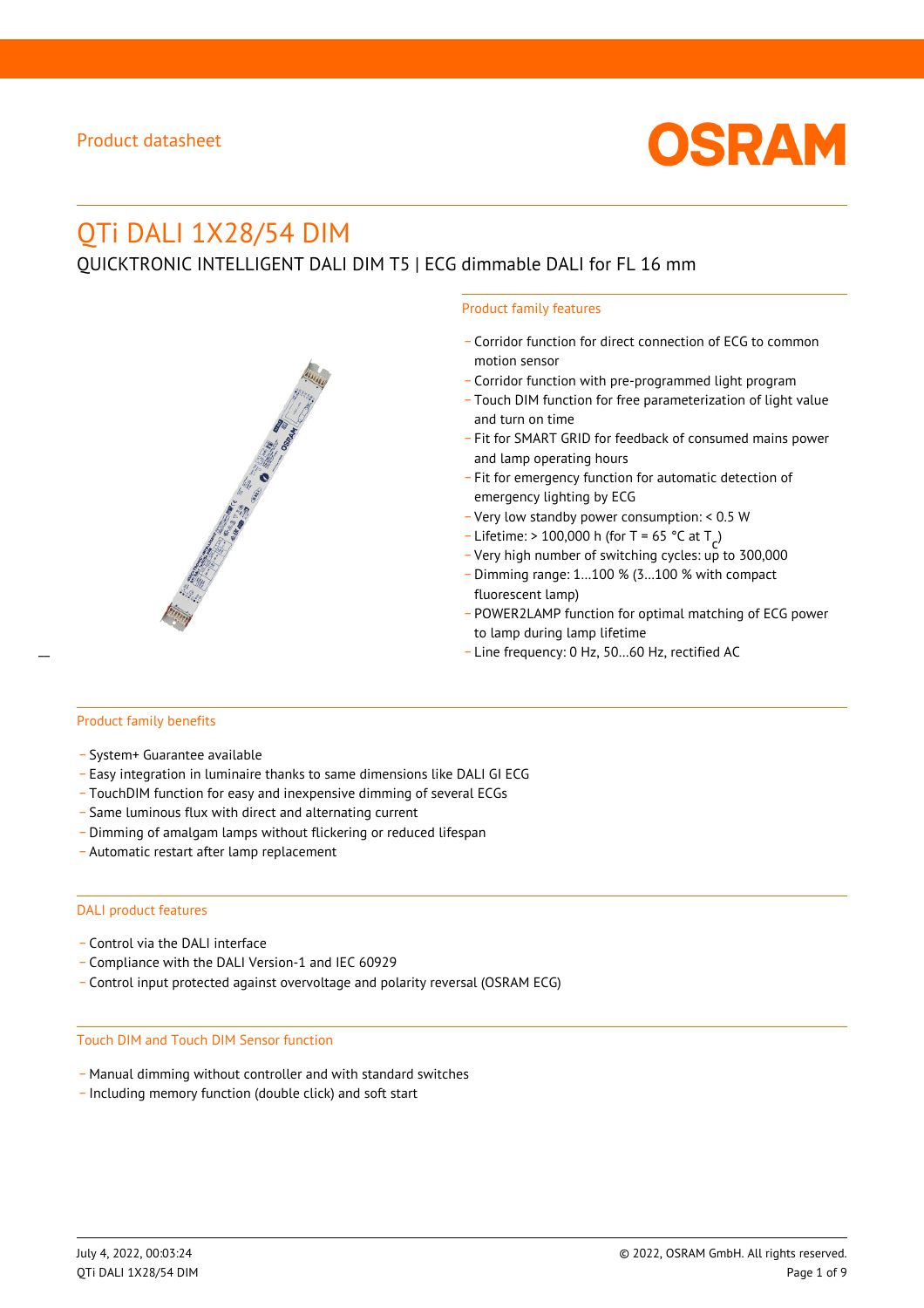### Areas of application

- \_ Suitable for use in emergency lighting systems as per EN 50172/DIN VDE 0108-100
- \_ Installation in emergency lighting systems according to IEC 61347-2-3, appendix J
- Industry
- \_ Open-plan offices, corridors and storage rooms
- \_ Public buildings
- \_ Sports halls and factories
- .<br>- Strip lighting
- \_ Shop lighting

 $\overline{a}$ 

\_ Suitable for luminaires of protection class I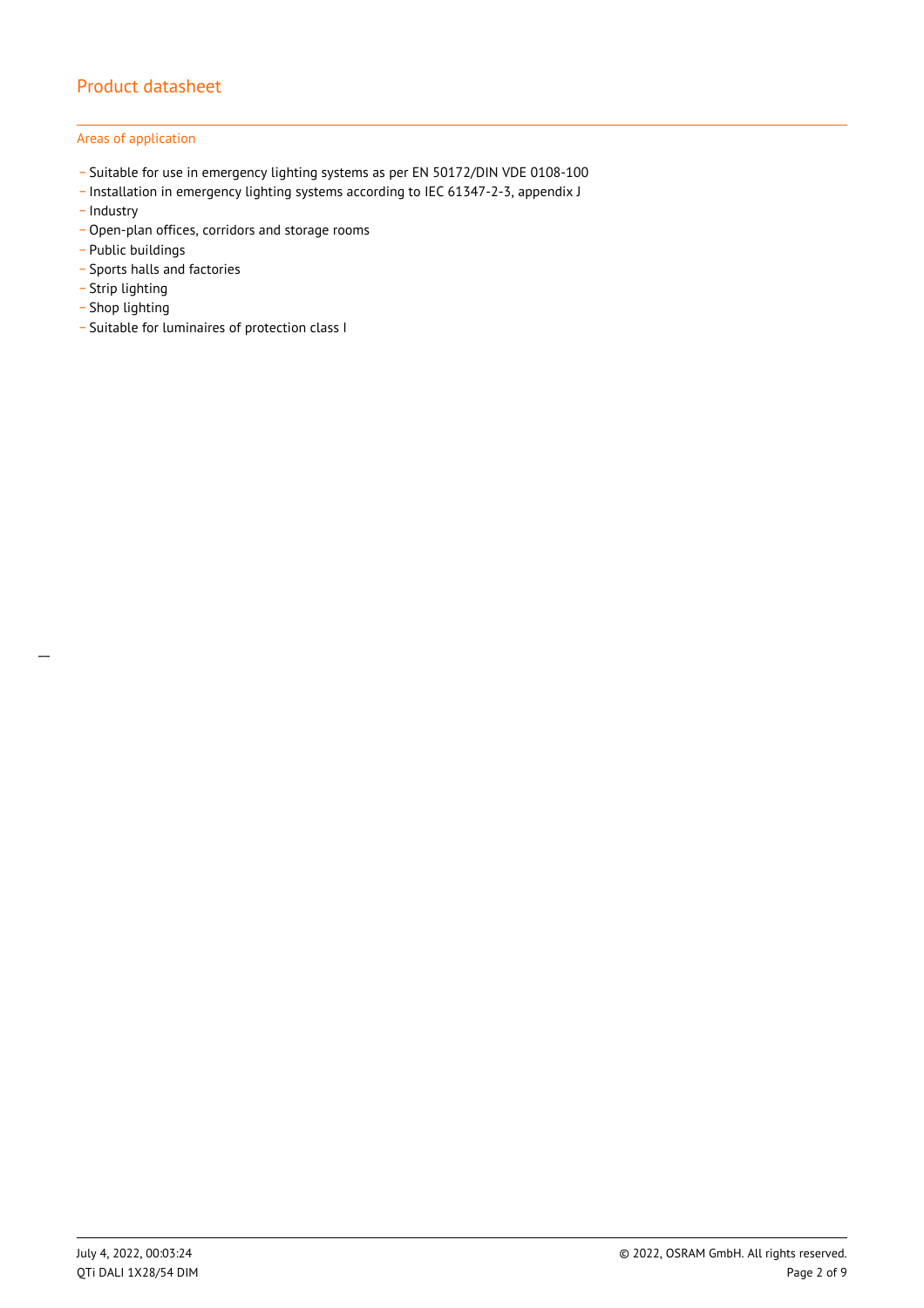#### Technical data

## **Electrical data**

| Input voltage AC                         | 198264 V              |
|------------------------------------------|-----------------------|
| Nominal voltage                          | 220240 V              |
| <b>Mains frequency</b>                   | 5060 Hz               |
| Input voltage DC                         | 154.276 V             |
| Maximum output power                     | 54 W                  |
| <b>Efficiency in full-load</b>           | $92\%$ <sup>1)</sup>  |
| Networked standby power                  | < 0.25 W <sup>1</sup> |
| <b>Operating frequency</b>               | 44.120 kHz            |
| Max. ECG no. on circuit breaker 10 A (B) | $17^{2}$              |
| Max. ECG no. on circuit breaker 16 A (B) | $28^{2}$              |
| Inrush current                           | 24 A                  |

1) at 230 V, 50 Hz

2) Type B

 $\overline{a}$ 

# **Light technical data**

**Starting time** 0.6 s <sup>1)</sup>

1) Optimized preheat start

## **Dimensions & weight**



| Length                           | 360.0 mm                             |
|----------------------------------|--------------------------------------|
| <b>Width</b>                     | $30.0$ mm                            |
| <b>Height</b>                    | $21.0$ mm                            |
| Mounting hole spacing, length    | 350.0 mm                             |
| <b>Product weight</b>            | 270.00 <sub>q</sub>                  |
| Cable cross-section, output side | $0.51.5/0.51.0$ mm <sup>2 1)</sup>   |
| Cable cross-section, input side  | $0.51.5 / 0.51.0$ mm <sup>2 1)</sup> |
|                                  |                                      |

1) Solid leads / Flexible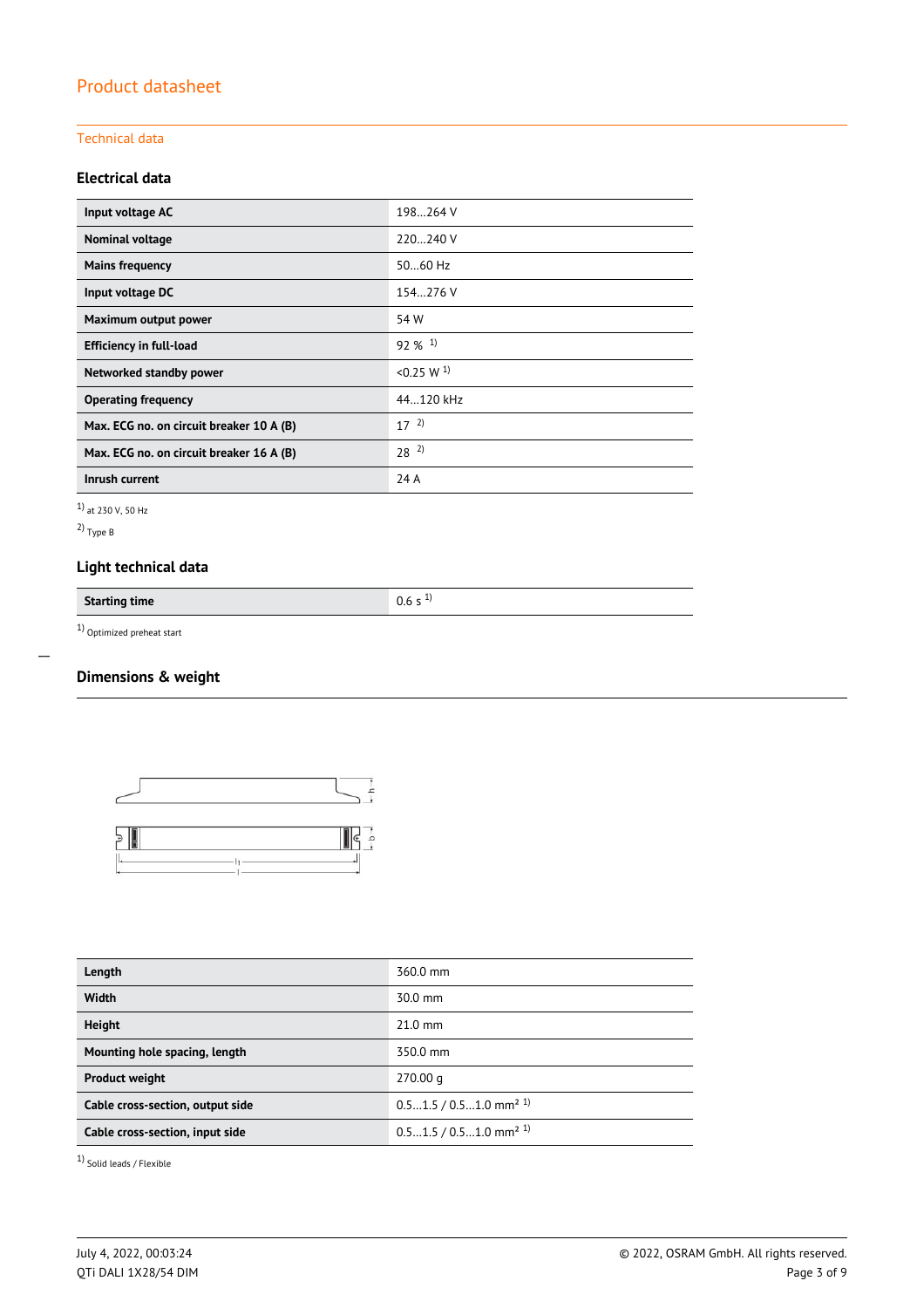## **Temperatures & operating conditions**

| Ambient temperature range                | +10…+50 °C            |
|------------------------------------------|-----------------------|
| Permitted rel. humidity during operation | $585\%$ <sup>1)</sup> |

 $1)$  Maximum 56 days/year at 85  $\%$ 

### **Lifespan**

| <b>FCG lifetin</b><br>time<br>. | 0000 h<br>$^{\prime}$<br><b>.</b><br>. |
|---------------------------------|----------------------------------------|
|                                 |                                        |

<sup>1)</sup> At T<sub>case</sub> = 65°C at T<sub>c</sub> point / 10% failure rate

### **Expected Lifetime**

| Product name     | Lamp group        |                              |        |        |        |
|------------------|-------------------|------------------------------|--------|--------|--------|
|                  | DULUX L 55 W      | ECG ambient temperature [ta] | 40     | 50     | 60     |
|                  |                   | Temperature at tc-point [°C] | 50     | 60     | 70     |
|                  |                   | Lifetime [h]                 | 100000 | 100000 | 100000 |
|                  |                   | ECG ambient temperature [ta] | 40     | 50     | 60     |
|                  | <b>HE 28 W</b>    | Temperature at tc-point [°C] | 50     | 60     | 70     |
| OTi DALI 1X28/54 |                   | Lifetime [h]                 | 100000 | 100000 | 100000 |
| <b>DIM</b>       |                   | ECG ambient temperature [ta] | 40     | 50     | 60     |
|                  | <b>HO 50 W ES</b> | Temperature at tc-point [°C] | 50     | 60     | 70     |
|                  |                   | Lifetime [h]                 | 100000 | 100000 | 100000 |
|                  | <b>HO 54 W</b>    | ECG ambient temperature [ta] | 40     | 50     | 60     |
|                  |                   | Temperature at tc-point [°C] | 50     | 60     | 70     |
|                  |                   | Lifetime [h]                 | 100000 | 100000 | 100000 |

## **Additional product data**

| Suitable for lamp power (1 lamp) | 2854 W |
|----------------------------------|--------|
|                                  |        |

# **Capabilities**

| <b>Dimming interface</b>               | DALI / Touch DIM / Touch DIM Sensor                              |
|----------------------------------------|------------------------------------------------------------------|
| Dimming range                          | $1100\%$ <sup>1)</sup>                                           |
| <b>Dimmable</b>                        | Yes                                                              |
| Overheating protection                 | Power reduction and switch off at $T > 75$ °C at the tc<br>point |
| Suitable for fixtures with prot. class |                                                                  |
| End of lamp life safety shutdown       | EOL T.2                                                          |
| Max. cable length to lamp/LED module   | 1.0 m / 1.5 m                                                    |
| Intended for no-load operation         | No                                                               |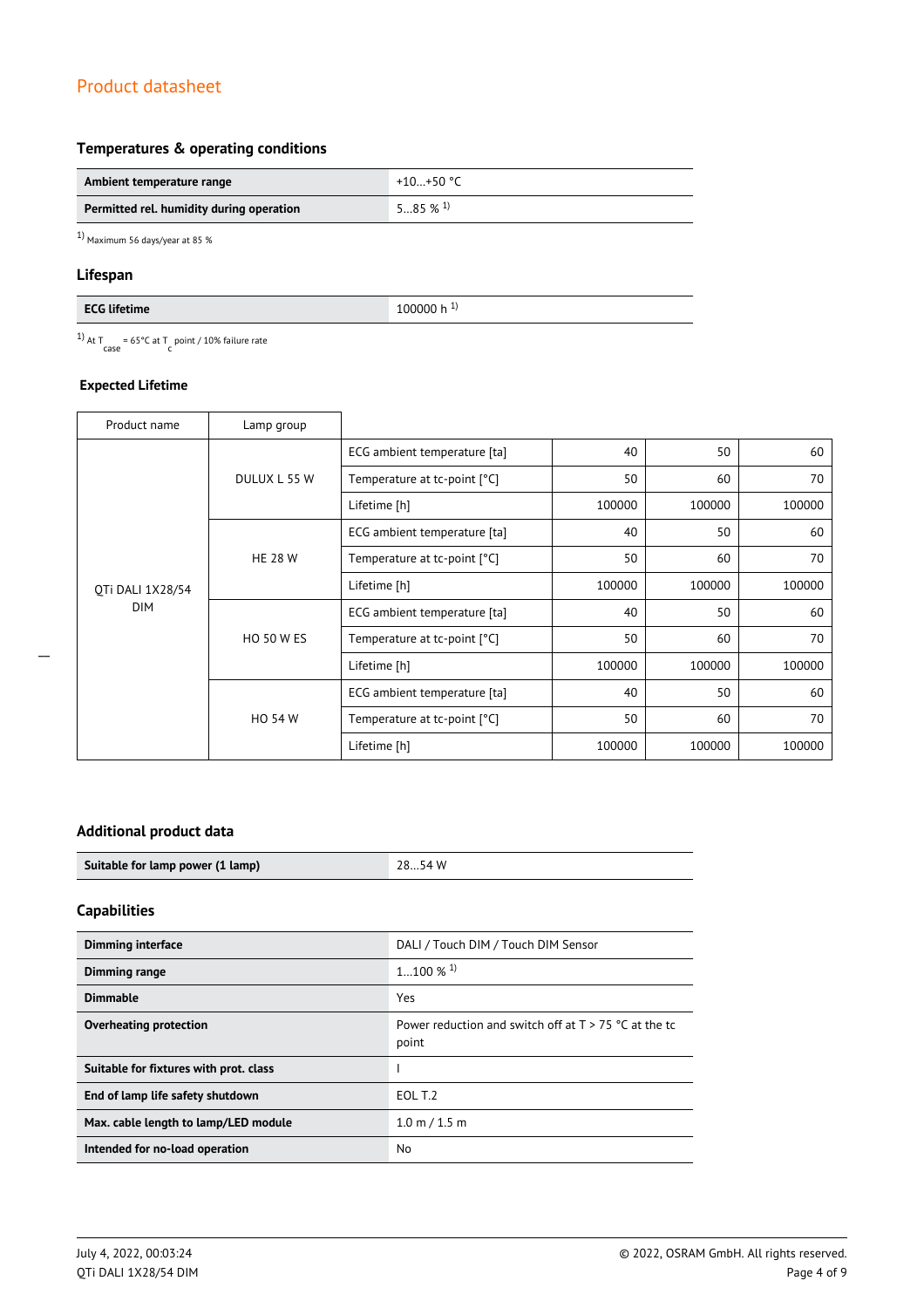1) Luminous flux

## **Certificates & standards**

| Approval marks - approval | VDE / VDE-EMC / EL / EAC / RCM / CCC                                                                                                                                                                                                                        |  |
|---------------------------|-------------------------------------------------------------------------------------------------------------------------------------------------------------------------------------------------------------------------------------------------------------|--|
| <b>Standards</b>          | Acc. to EN 55015; EN 55022/Acc. to EN 61547/Acc. to<br>IEC 61000-3-2/EN 61000-3-2/Acc. to EN 61347-2-<br>3/Acc. to EN 60929/Acc. to EN 55015:2006 +<br>A1:2007/Acc. to EN 61000-3-2/Acc. to EN 61547/Acc.<br>to IEC 62386-101:Ed1/Acc. to IEC 62386-102:Ed1 |  |
| EEI - Energy Label        | A1 BAT                                                                                                                                                                                                                                                      |  |
| <b>Protection class</b>   |                                                                                                                                                                                                                                                             |  |
| Type of protection        | IP20                                                                                                                                                                                                                                                        |  |

### **Logistical data**

| <b>Commodity code</b> | 850410809000 |
|-----------------------|--------------|

## **Environmental information**

# **Information according Art. 33 of EU Regulation (EC) 1907/2006 (REACh)**

| Date of Declaration               | 14-04-2022                                                                                            |
|-----------------------------------|-------------------------------------------------------------------------------------------------------|
| <b>Primary Article Identifier</b> | 4050300870809                                                                                         |
| Candidate List Substance 1        | Lead                                                                                                  |
| CAS No. of substance 1            | 7439-92-1                                                                                             |
| <b>Safe Use Instruction</b>       | The identification of the Candidate List substance is<br>sufficient to allow safe use of the article. |
| Declaration No. in SCIP database  | e3bb252d-4962-4b8e-bccd-cfc5cb474662                                                                  |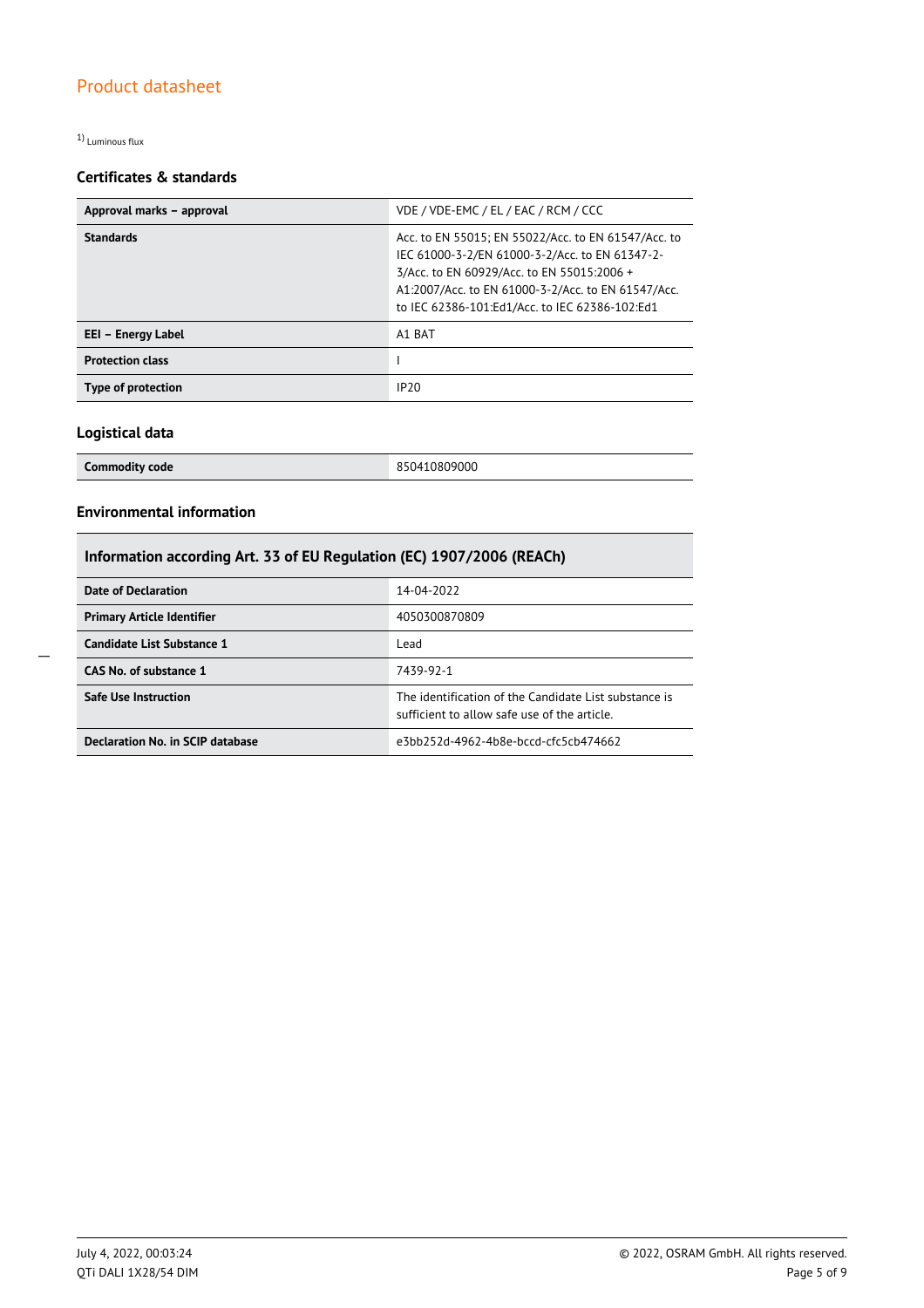## **Wiring Diagram**





 $\overline{a}$ 

319625\_QTi DALI 1x... DIM 493589\_Touch DIM Function - e.g. QTi DALI 1x... DIM



**DALI** control device  $\frac{1}{2}$ ECG  $\frac{3}{4}$  $\begin{array}{c}\n\overline{11} \\
\overline{21} \\
\overline{11}\n\end{array}$ -<br>- 1<br>- DA<br>- DA ECG  $3 +$ <br> $4 +$  $\frac{1}{2}$ --<br>--<br>-- DA<br>-- DA ECG  $3 +$ <br> $4 +$ 

493590\_Corridor Function - e.g. QTi DALI 1x... DIM 493666\_DALI wiring diagram - e.g. QTi DALI 1x... DIM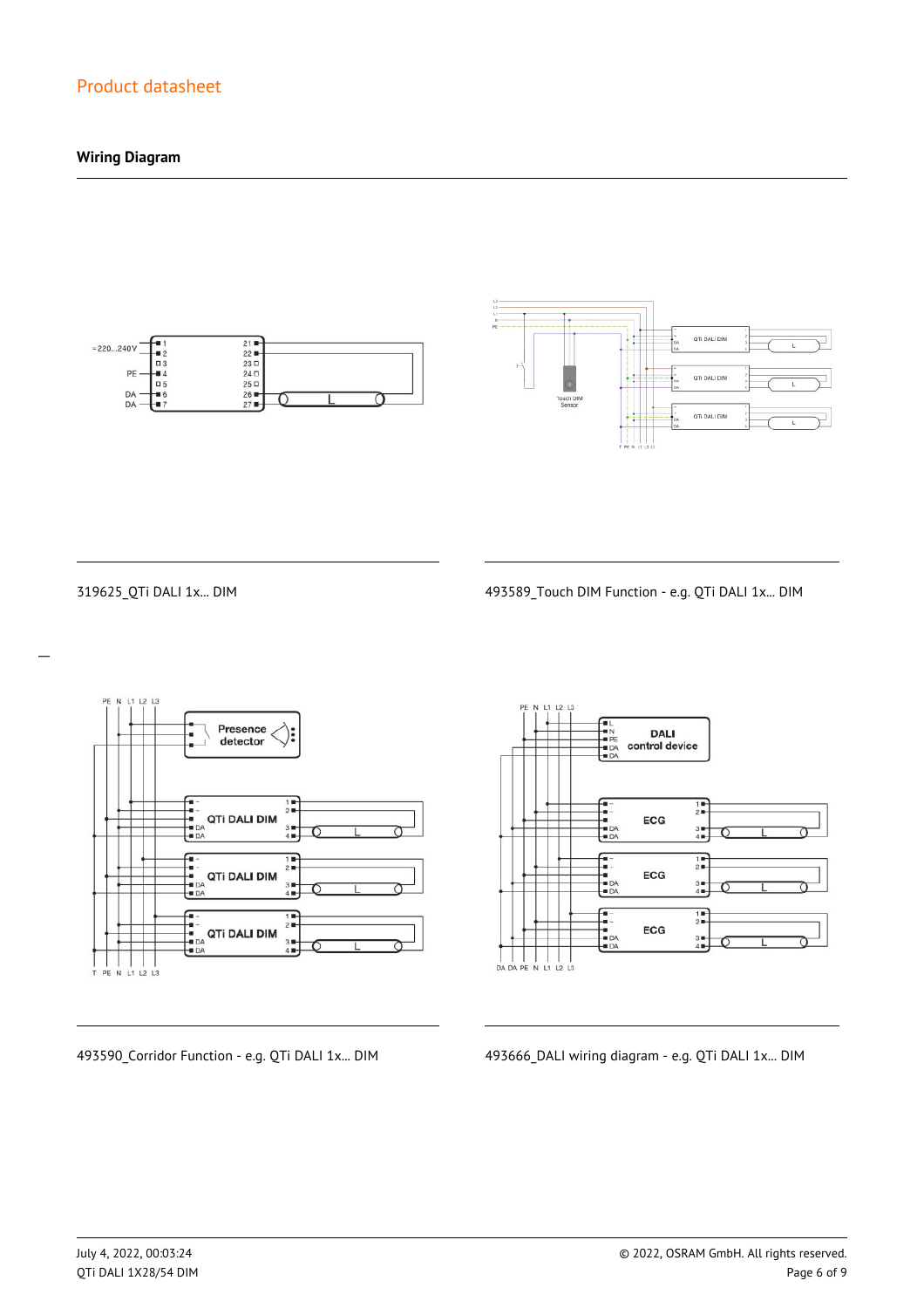#### Additional product information

\_ In order to achieve good radio interference suppression:1. Keep the cable between ECG and lamp as short as possible.2. The single lamp wires must be routed as close as possible to each other, whereas the lines of the different lamp ends must be routed separately.

#### Download Data

|               | <b>File</b>                                                                                  |
|---------------|----------------------------------------------------------------------------------------------|
|               | User instruction<br>QUICKTRONIC QTi T5 DALI DIM                                              |
| ブ             | Addon Technical Information<br>502689_Frequent switching Quicktronic                         |
| 大             | <b>Product Datasheet</b><br>321474 ATI QTi DALI 1x2854 DIM (G+GB)                            |
| 大             | Certificates<br>335097_INOTEC                                                                |
|               | Certificates<br>QTI DALI VDE 40021252 210920                                                 |
|               | Certificates<br>335135 Manufacturer's declaration – Burning-in of fluorescent lamps          |
| 丈             | Certificates<br>335153 Manufacturer's declaration – Low stand-by                             |
| 玉             | Certificates<br>335154 Manufacturer's declaration – EN 55015:2006+A1:2007 (300 MHz)          |
| $\mathcal{L}$ | Certificates<br>335169 Manufacturer's declaration – LampECG combinations: Frequent switching |
| 丈             | Certificates<br>592319 EAC certificate for Quicktronics QT                                   |
| 了             | Certificates<br>504208_VDE-EMC-CERTIFICATE QTI DALI DIM                                      |
| 飞             | Declarations of conformity<br><b>QUICKTRONIC DIM CE 3364258 190821</b>                       |
| 人             | Operating instructions<br>592411 EAC QTi T5 DALI DIM                                         |
|               | CAD data 3-dim<br>313432 360x30x21 1881281                                                   |
|               | CAD data 3-dim<br>313433_360x30x21 1881281                                                   |
|               | CAD data 3-dim<br>313453 360x30x21 1881281                                                   |
|               | CAD data PDF<br>313406 360x30x21 1881281                                                     |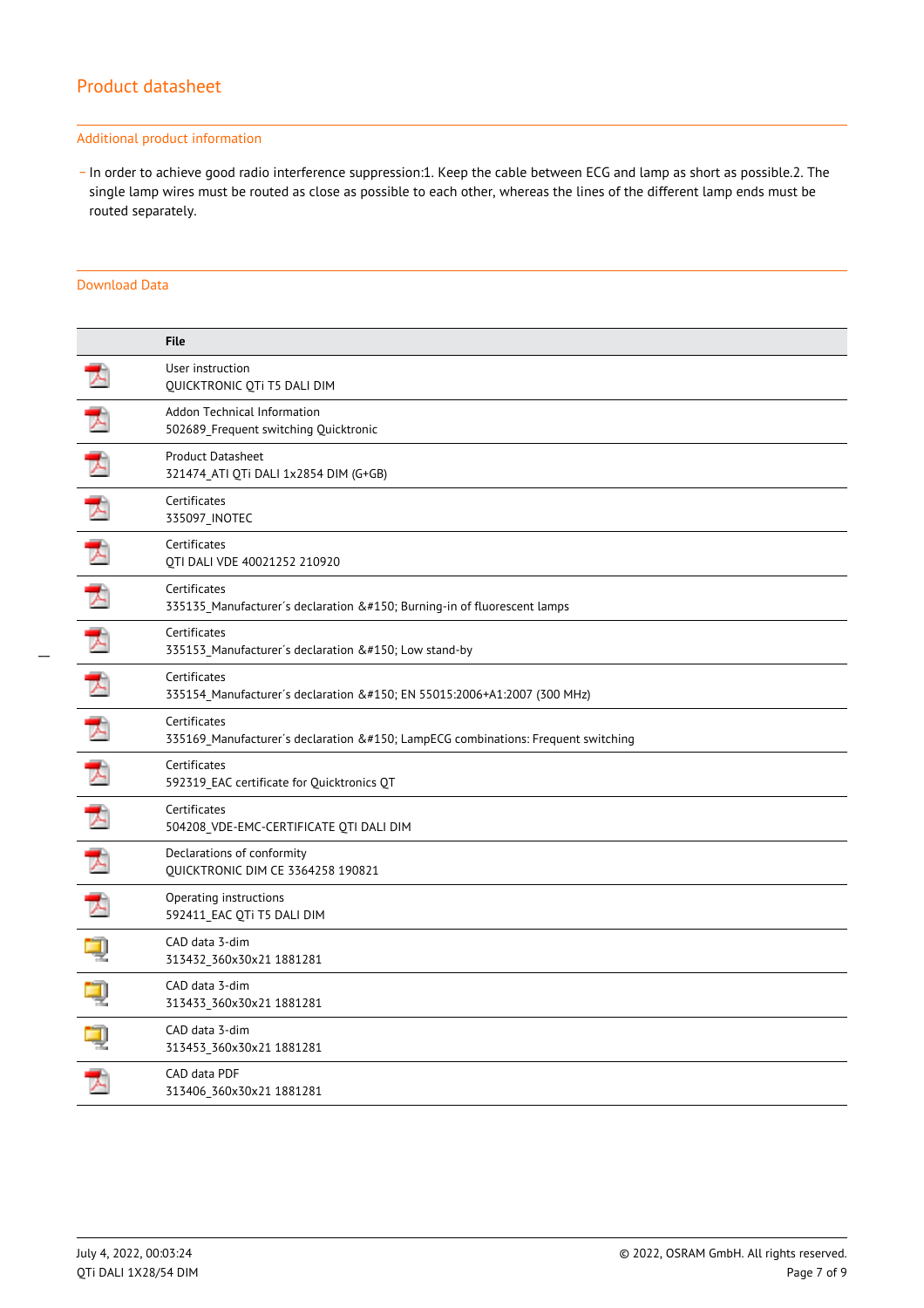#### Ecodesign regulation information:

Separate control gear and light sources must be disposed of at certified disposal companies in accordance with Directive 2012/19/EU (WEEE) in the EU and with Waste Electrical and Electronic Equipment (WEEE) Regulations 2013 in the UK. For this purpose, collection points for recycling centres and take-back systems (CRSO) are available from retailers or private disposal companies, which accept separate control gear and light sources free of charge. In this way, raw materials are conserved and materials are recycled.

#### Logistical Data

| <b>Product code</b> | <b>Product description</b> | Packaging unit (Pieces/Unit) | Dimensions (length x width x<br>height) | <b>Volume</b>        | <b>Gross weight</b> |
|---------------------|----------------------------|------------------------------|-----------------------------------------|----------------------|---------------------|
| 4050300870809       | OTI DALI 1X28/54 DIM       | Shipping carton box<br>20    | 392 mm x 98 mm x 165 mm                 | 6.34 dm <sup>3</sup> | 5579.99 a           |

The mentioned product code describes the smallest quantity unit which can be ordered. One shipping unit can contain one or more single products. When placing an order, for the quantity please enter single or multiples of a shipping unit.

#### References / Links

For more information on the system guarantee and the terms and conditions of the guarantee visit

<www.osram.com/system-guarantee>

#### Disclaimer

 $\overline{a}$ 

Subject to change without notice. Errors and omission excepted. Always make sure to use the most recent release.